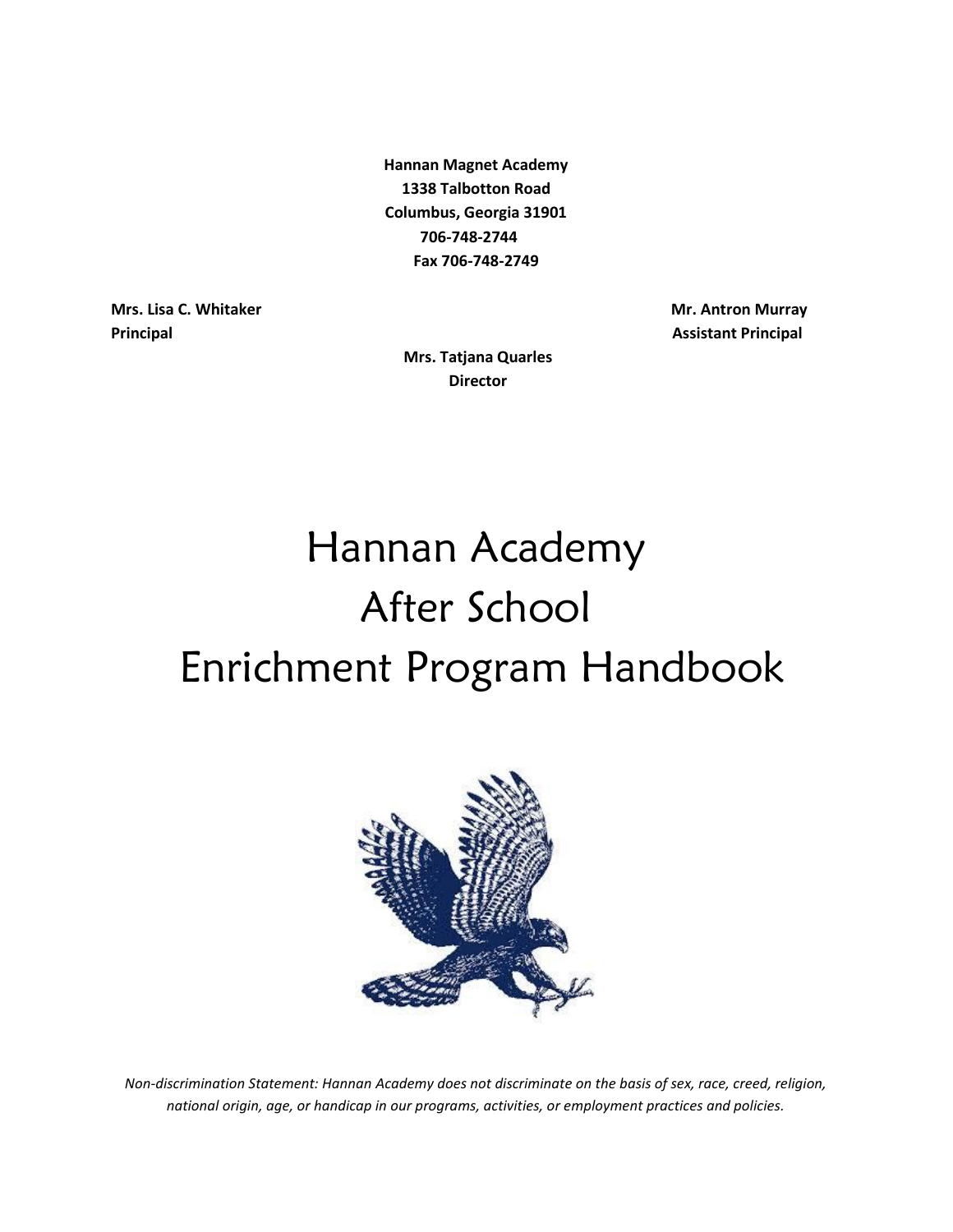## Hours of Operation

Hannan Academy After School Enrichment Program (ASEP) is in operation from 2:30 p.m. – 6:00 p.m.

## General Information:

- Transportation is the sole responsibility of the parent. The ASEP does not provide transportation for any reason.
- ASEP does not accept responsibility or liability for personal injury while attending our program. Furthermore, we do not accept responsibility for personal items lost, traded, or stolen.
- It is the parent's responsibility to complete all forms accurately and to update any changes in phone numbers, emergency contacts, guardianship, medical histories, and other pertinent information that may be needed.
- Parents should provide a note addressed to the DIRECTOR regarding changes in pick-up that may differ from routines. Neither the Director nor teacher (s) in charge will be allowed to make changes through phone calls, the student, or any individual other than the parent. This ensures the safety of all students.

### Program Procedures:

- Registration must be completed before a child is allowed to attend the program. An enrollment form is provided as the last page of the booklet. Retain the remainder of this packet for future reference. Drop-ins must also complete a registration form. NO STUDENT will be allowed in the program without proper registration forms being completed.
- A minimum of 40 students and a maximum of 60 students will need to be enrolled to maintain the security of having the program operate.
- Drop-ins or infrequent users of the program will be allowed to attend if space is available and if they have fully enrolled with all ASEP paperwork completed. A drop-in is defined as a student who uses the program one or two days a week. The fee is \$15.00 per day, with a \$20.00 registration fee per child. For additional children in the household, a registration fee will be \$20.00 as well. Any student attending for three or more days, will be required to pay for the entire week.
- Tuition is due no later than 6:00pm on each Monday. Failure to pre-pay for the week, may result in removal from the program. A  $$10.00$  late fee will be added if not paid by Monday. Tuition may be paid on a weekly or monthly basis, but is Pre-Pay only. A one-time registration fee of \$20.00 is due from all students, whether drop-in or fully enrolled.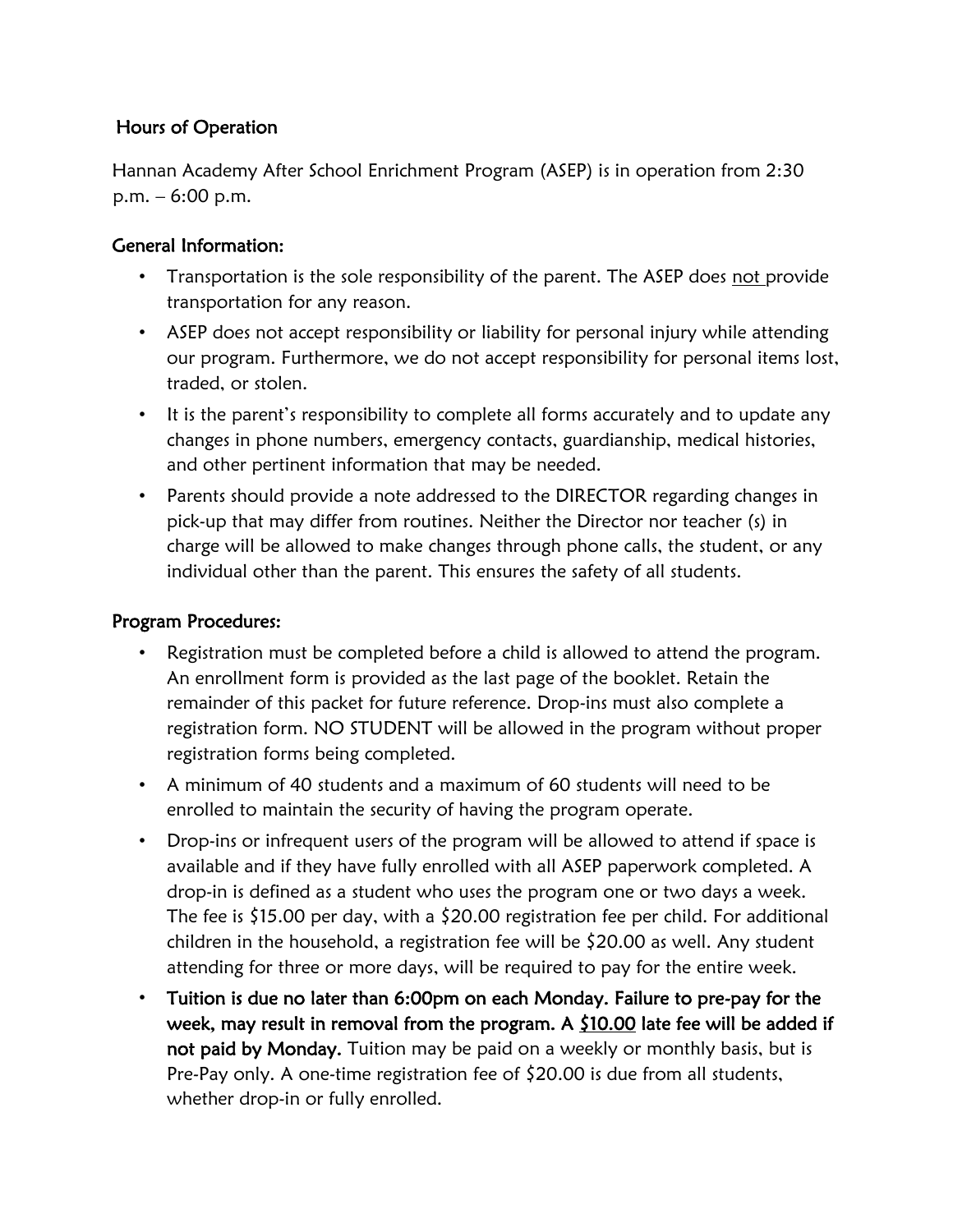• Since Hannan Academy is not a collection agency, we ask for full cooperation from our parents in promptly paying. If your payment is not received, your child will not be allowed in the program and will be sent to the director and the parent will be contacted. Checks or money orders are the only form of payment accepted. There is a \$15.00 return check fee per check.

 Delinquent accounts must be paid in full by week two or students will be withdrawn from the program.

#### Fees:

#### \*\*\*A non-refundable registration fee of \$20.00 per child is required\*\*\*

| Daily        | \$15.00 (drop-in rate). Drop-in is defined as<br>any inconsistent times/days from 2:30-6:00<br>pm                     | Due on the day student<br>stays (drop-in-rate). \$20.00<br>registration fee                                                               |
|--------------|-----------------------------------------------------------------------------------------------------------------------|-------------------------------------------------------------------------------------------------------------------------------------------|
| Weekly       | $$45.00$ (one child) 3 or more days<br>\$80.00 (two children)3 or more days<br>\$25.00 each for each additional child | Due by 6:00pm each<br>Monday.                                                                                                             |
| Monthly      | Same fees apply (times the number of weeks<br>in that particular month)                                               | Due the on the $1st$ of every<br>month                                                                                                    |
| Late Pick Up | $$10 (5-15 mins)$<br>\$15 (16-30 minutes)<br>\$20 (31-45 minutes)                                                     | Fees apply per student.<br>Students will be removed<br>from program if excessively<br>late. Late pick up fines due<br>at time of pick up. |

\*\*\*\*Checks or Money Orders Only. No Cash Accepted\*\*\*\*

- Hannan Academy ASEP will NOT operate on school closings, holidays, or inclement weather days.
- PLEASE add your child's name and a working phone number on each check written. (Money orders do not require a phone number.)
- All students must be signed out daily by a custodial parent, or someone on the registration form ONLY. Showing a form of picture identification will be MANDATORY until the director is familiar with all parents. Therefore, be prepared to have your ID available daily.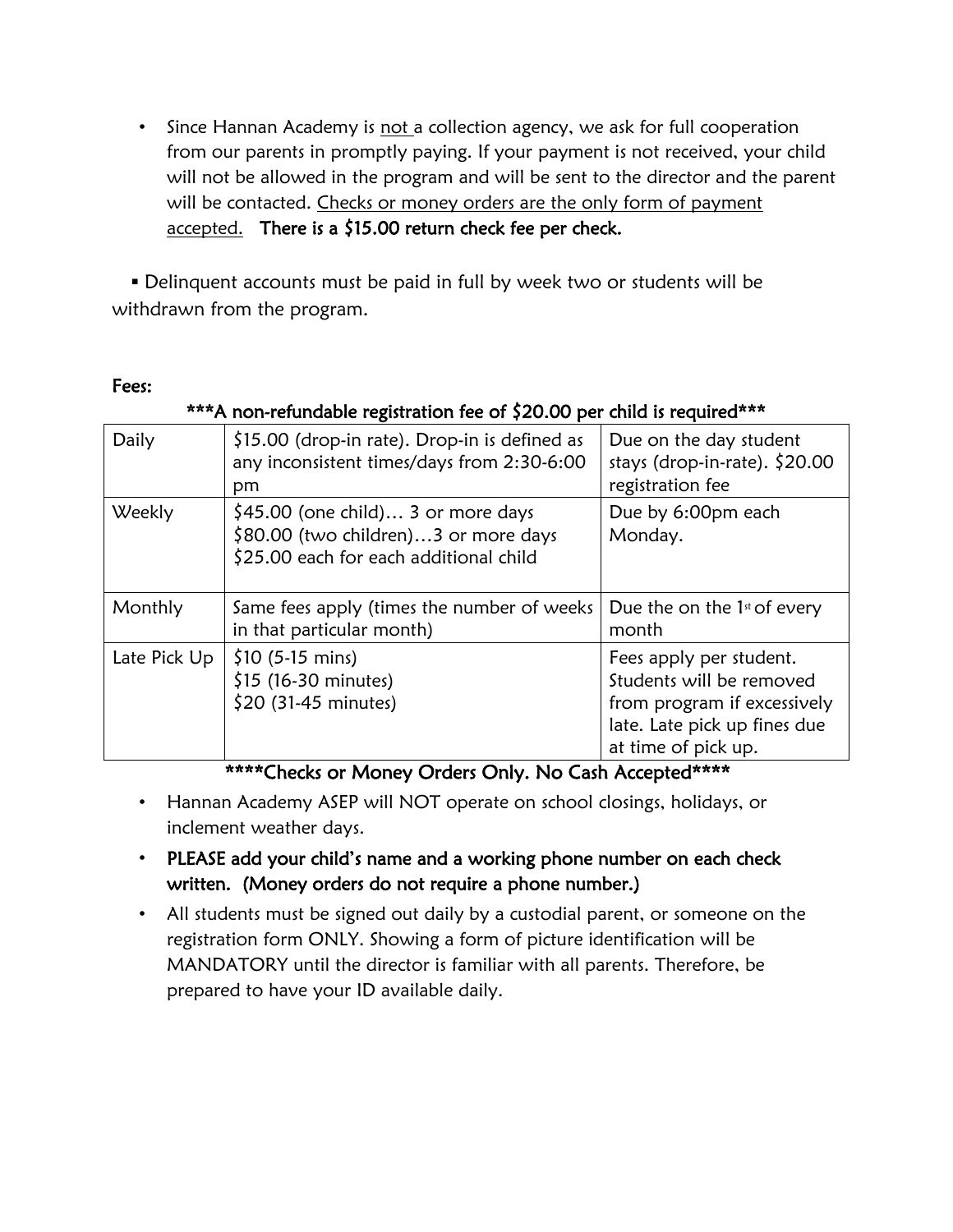## Discipline:

Hannan Academy's ASEP is an extension of the regular school day. All school system rules are in full force for this program and must be followed as stated in the Muscogee County School District Code of Conduct. ANY violation of the rules will result in specific and systematic consequences.

## Rules:

- 1. Students should follow all instructions given by the teacher and/or director.
- 2. Students are not permitted to have electronic devices of any sort, unless a day has been designated in writing by the director.
- 3. Students should show respect to all adults on duty.
- 4. Students should ask permission prior to leaving designated area(s).

| Violation 1 | Director talks to student and notifies<br>parent.                                                                                                                                                                              |
|-------------|--------------------------------------------------------------------------------------------------------------------------------------------------------------------------------------------------------------------------------|
| Violation 2 | Director will talk to students, notify<br>parents, and have the students write a<br>Behavior Action Plan.                                                                                                                      |
| Violation 3 | Director writes a behavioral referral to be<br>kept on file with Hannan Academy's ASEP.                                                                                                                                        |
| Violation 4 | Director has the right to remove the<br>student from the program for a week.<br>Further violations may result in suspension<br>greater than a week, to possibly include<br>suspension for the remainder of the school<br>term. |

\*\*\*The determination of the severity of the offense is left up to the discretion of the Director who has the right to consult the advice of the building Principal and/or Assistant Principal. Severe violations may necessitate immediate dismissal on the first offense. \*\*\*SAFETY OF ALL STUDENTS IS OUR NUMBER ONE PRIORITY\*\*\*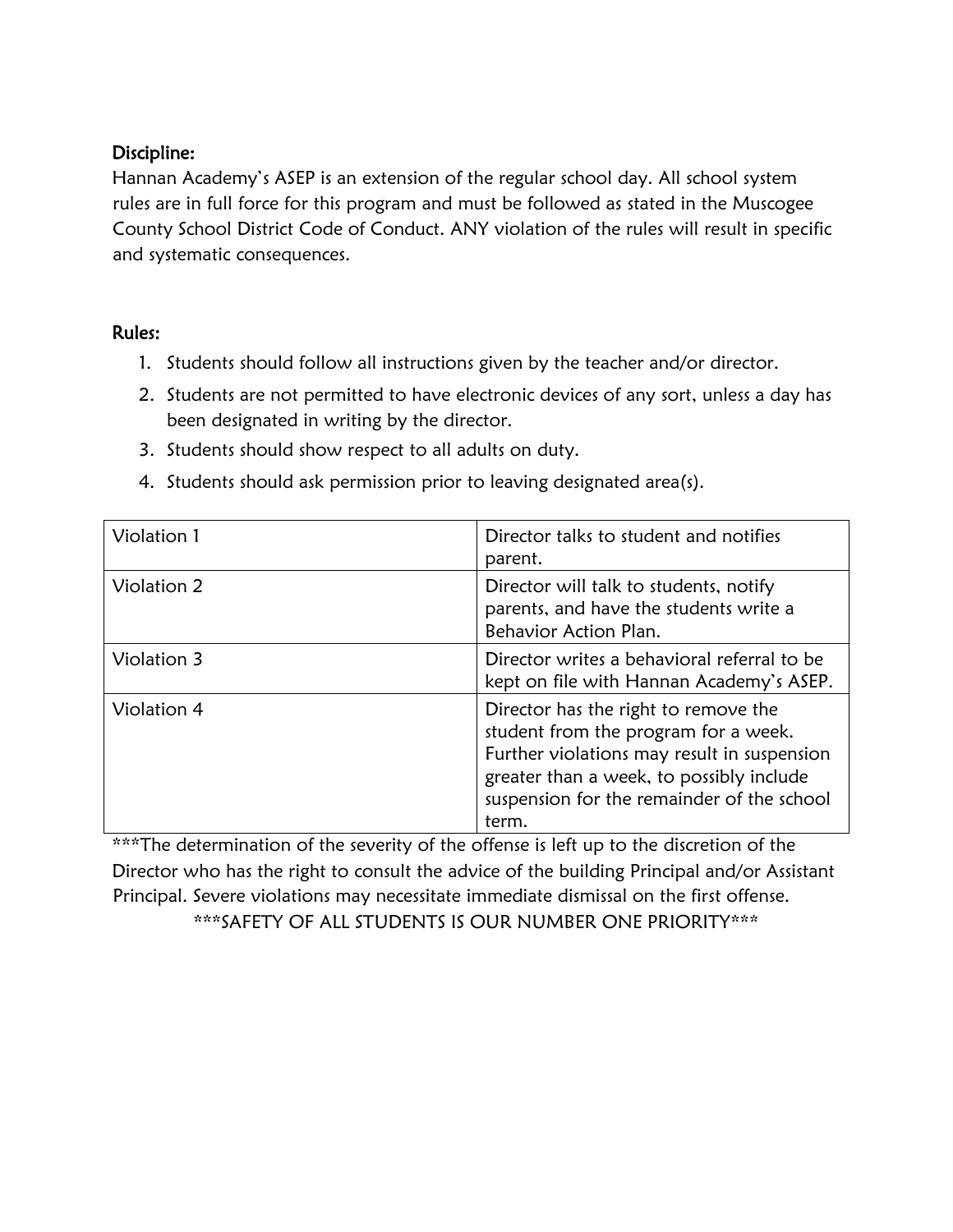| Hannan Academy After School Enrichment Program<br><b>Registration Form</b><br>** Please complete the form in its entirety with a blue or black pen. ** |                                                                    |  |  |  |                                                                      |
|--------------------------------------------------------------------------------------------------------------------------------------------------------|--------------------------------------------------------------------|--|--|--|----------------------------------------------------------------------|
|                                                                                                                                                        |                                                                    |  |  |  | ** A registration form must be completed for each child enrolled. ** |
|                                                                                                                                                        |                                                                    |  |  |  |                                                                      |
|                                                                                                                                                        | $DOB$                                                              |  |  |  |                                                                      |
|                                                                                                                                                        |                                                                    |  |  |  |                                                                      |
| Home Address:                                                                                                                                          | <u> 1989 - Johann Barbara, margaret eta biztanleria (h. 1989).</u> |  |  |  |                                                                      |
|                                                                                                                                                        |                                                                    |  |  |  |                                                                      |
| Siblings who attend the program:                                                                                                                       |                                                                    |  |  |  |                                                                      |
|                                                                                                                                                        |                                                                    |  |  |  |                                                                      |
|                                                                                                                                                        |                                                                    |  |  |  |                                                                      |
|                                                                                                                                                        |                                                                    |  |  |  |                                                                      |
|                                                                                                                                                        |                                                                    |  |  |  |                                                                      |
|                                                                                                                                                        |                                                                    |  |  |  |                                                                      |
|                                                                                                                                                        |                                                                    |  |  |  |                                                                      |
|                                                                                                                                                        |                                                                    |  |  |  |                                                                      |
|                                                                                                                                                        |                                                                    |  |  |  |                                                                      |
|                                                                                                                                                        |                                                                    |  |  |  |                                                                      |
| EMERGENCY CONTACT INFORMATION (other than parent)                                                                                                      |                                                                    |  |  |  |                                                                      |
|                                                                                                                                                        |                                                                    |  |  |  |                                                                      |
| 2 <sup>nd</sup> Contact Person                                                                                                                         | Phone                                                              |  |  |  |                                                                      |
|                                                                                                                                                        |                                                                    |  |  |  |                                                                      |
|                                                                                                                                                        |                                                                    |  |  |  |                                                                      |
| Other Authorized Persons Allowed to Pick-Up My Child with ID:                                                                                          |                                                                    |  |  |  |                                                                      |

| Name | Relationship | Phone Number |
|------|--------------|--------------|
|      |              |              |
|      |              |              |
|      |              |              |
|      |              |              |

Turn Over